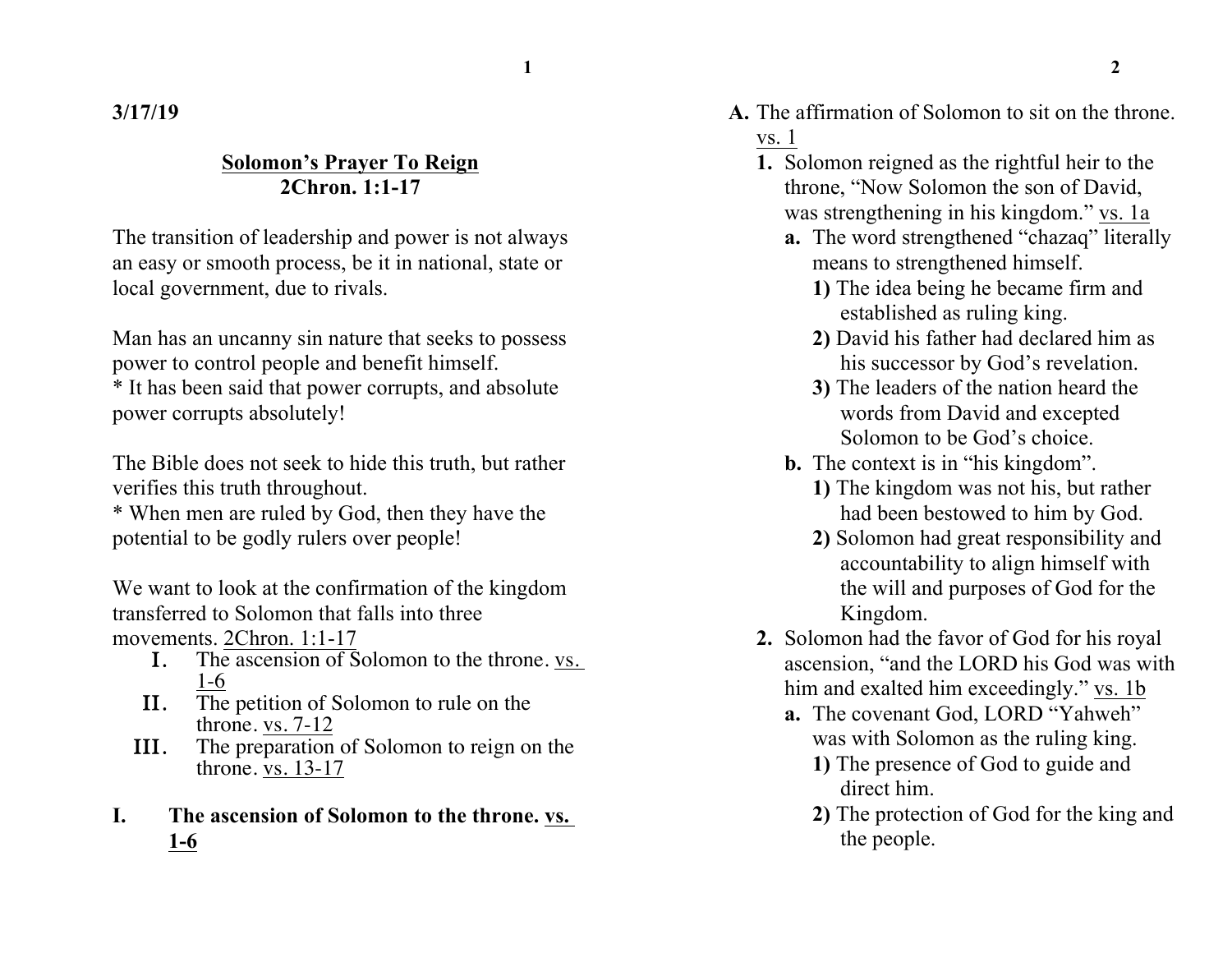- **b.** The relationship was not religious, but a personal relational knowledge "his God".
	- **1)** Solomon was not riding on David's coat-tails.
	- **2)** Solomon knew God and chose him.
- **c.** The benefit Solomon received from God was that He made him renouwn.
	- **1)** God exalted "gadal" him that means to become great or important, not by his own doing, but God's. Josh. 3:7; 4:14
	- **2)** The extent is also stated, exceedingly "ma; al", in a greater measure above the normal.
- **B.** The verification of the nation to excepted Solomon as King. vs. 2
	- **1.** Solomon is now addressing the nation by the authority of God, "And Solomon spoke to all of Israel." vs. 2a
		- **a.** These were the people of God, they did not belong to Solomon.
		- **b.** These were the people Solomon was to serve as God's representative.
	- **2.** The leaders are listed, "to the captains of thousands and of hundreds and to the judges and every leader in all of Israel, the heads of the fathers in the houses."
		- **a.** The military men.
		- **b.** The judges.
		- **c.** Every leader in the nation.
		- **d.** The heads of houses.
- **C.** The procession of Solomon and the leaders to Gibeon. vs. 3-6
	- **1.** The journey from Jerusalem to Gibeon is declared, "Then Solomon, and all the assembly with him, went to the high place that was at Gibeon." vs. 3a-c
		- **a.** It says "to a high place", not "up" to.
		- **b.** Anyone going to Jerusalem from any place in Israel is said to "go up" to Jerusalem.
		- **c.** Gibeon was a levitical city of Benjamin, five miles from Jerusalem. Josh. 21:17; 1Kings 3:4
	- **2.** The reason is stated, "for the tabernacle of meeting with God was there, which Moses the servant of the LORD had made in the wilderness." vs. 3d-e
		- **a.** Gibeon was the center of worship at the time, this was a great public festival.
		- **b.** David had brought the ark to Jerusalem and made another tent at Gibeon.
		- **c.** It was still called and recognized as "the tabernacle of meeting".
	- **3.** The explanation from where the ark was taken from is given, "But David had brought up the ark of God from Kirjath Jearim to the place David had prepared for it, for he had pitched a tent for it at Jerusalem." vs. 4
		- **a.** The ark had been at Kirjath Jearim in the house of Abinadab for twenty years since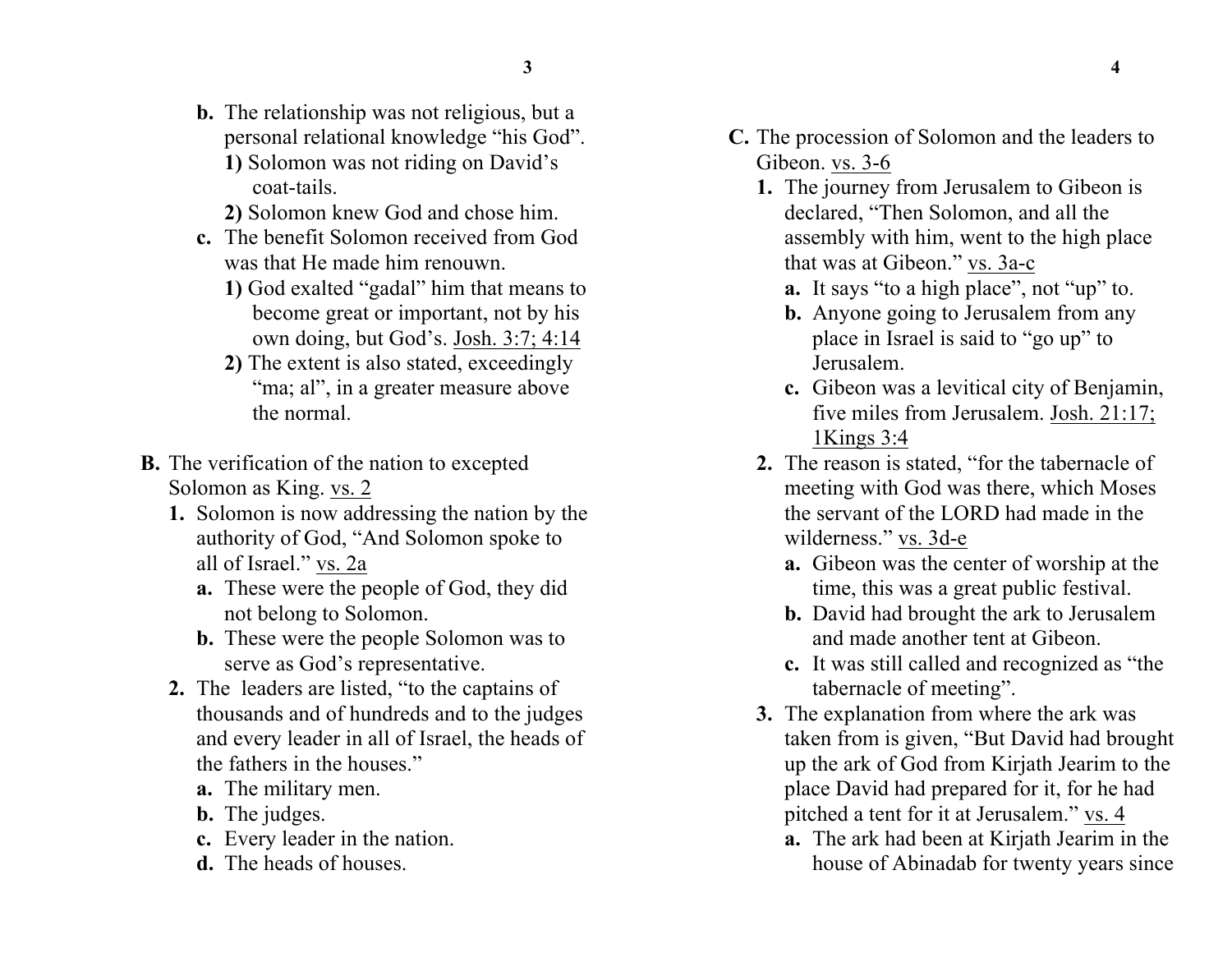the Philistines sent it away with a pagan offering. 1Sam. 7:1-2

- **b.** David carried the ark improperly so God killled Uzzah for touching the ark, David fearing God left the ark in the house of Ebed-Edom for three months, then to Jerusalem, where it raimed, the taberncle was at Gibeon. 1Chron. 13:1-14
- **4.** The historical commentary is given, "Now the bronze altar that Bezalel the son of Uri, the son of Hur, had made, he put before the tabernacle of the LORD; Solomon and the assembly sought Him there." vs. 5
	- **a.** The one constructed by Bezalel at Mount Sinai. Ex. 36:1-2; 38;1-2Chron. 2:3-20
	- **b.** The king and all the leaders of the nation were seeking to worship and hear God.
- **5.** The approach to God was through sacrifice, "And Solomon went up there to the bronze altar before the LORD, which was at the tabernacle of meeting, and offered a thousand burnt offerings on it." vs. 6
	- **a.** The five different offerings were accompanied by their laws. Lev. 1-7
		- **1)** The burnt offering for Solomon's dedication and consecration to God.
		- **2)** The meal of meat offering for service.
		- **3)** The peace offering for fellowship with God.
		- **4)** The sin offering to put away sin, the missing of the mark.
- **5)** The trespass offering to put away willful disobedience.
- **b.** The blood of the animal was to token of expiation of sin.
	- **1)** The life of the flesh was in the blood, the atonement on the altar. Lev. 17:11
	- **2)** The sacrifices were all types pointing to the Messiah Jesus Christ.
- **c.** Everything Solomon did, he did big and extravegant.

**\*** Solomon offered 1,000 burnt offerings.

## **Illustration**

The Scriptures tell us we have been exalted to be called children of God.

**1.** "and raised us up together and made us sit together in the heavenly places in Christ Jesus, that in the ages to come He might show the exceeding riches of His grace in His kindness toward us in Christ Jesus." Eph.  $2:6 - 7$ 

**2.** John says, "And have made us kings and priests to our God; And we shall reign on the earth." Rev. 5:10

# **Application**

**1.** Every believer must stand firmly grounded resting in Christ Jesus.

- **a.** Knowing that our repentance was genuine and affective in our live, as we have been guided by His word and the Holy Spirit.
- **b.** Recognizing that it has been God who has imparted to us wisdom throughout our lives,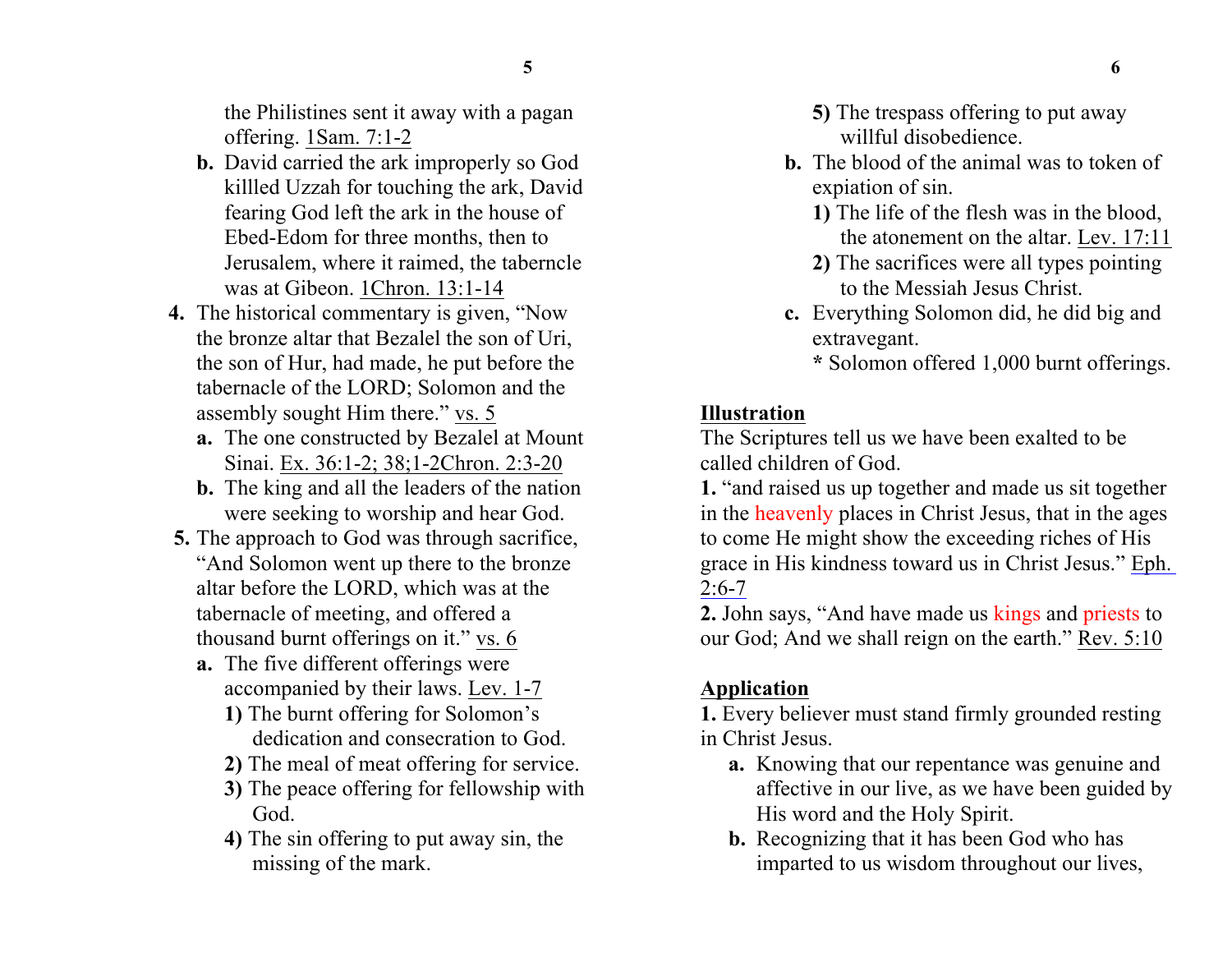and promoted us to know all we are in life is due to the grace and love of God.

**\*** "But God, who is rich in mercy, because of His great love with which He loved us, even when we were dead in trespasses, made us alive together with Christ (by grace you have been saved), and raised us up together, and made us sit together in the heavenly places in Christ Jesus, that in the ages to come He might show the exceeding riches of His grace in His kindness toward us in Christ Jesus." Eph. 2:4-7

**2.** Every Pastor like Solomon has to go to God for the knowledge and wisdom of God's word to teach the people and point them to God always.

- **a.** A Pastor has to understand the people do not belong to him.
- **b.** A Pastor is responsible and accountable to God to feed the people and depend on God to bring into the church.
- **c.** A Pastor is to be a servant of the people!
	- **1)** God accused the faithless shepherds, "as I live," says the Lord GOD, "surely because My flock became a prey, and My flock became food for every beast of the field, because there was no shepherd, nor did My shepherds search for My flock, but the shepherds fed themselves and did not feed My flock" Ezk. 34:8 "
	- **2)** Peter warns shepherds to be faithful, "The elders who are among you I exhort, I who

am a fellow elder and a witness of the sufferings of Christ, and also a partaker of the glory that will be revealed: Shepherd the flock of God which is among you, serving as overseers, not by compulsion but willingly, not for dishonest gain but eagerly; nor as being lords over those entrusted to you, but being examples to the flock; and when the Chief Shepherd appears, you will receive the crown of glory that does not fade away." 1Pet. 5:1-4

**3.** Everything that goes on in our lives is to lead us to worship God.

- **a.** Through the instruction of God's word.
- **b.** By the leading of the Holy Spirit.
- **c.** In the difficult and good times.
- **d.** Knowing always God is working on our behalf.
	- **\*** "But as it is written: "Eye has not seen, nor ear heard, Nor have entered into the heart of man The things which God has prepared for those who love Him." But God has revealed them to us through His Spirit. For the Spirit searches all things, yes, the deep things of God." 1Cor. 2:9-10

#### *Such was the ascension of Solomon to the throne!*

## **II. The petition of Solomon to rule on the throne. vs. 7-12**

**A.** The prayer of Solomon to God. vs. 7-10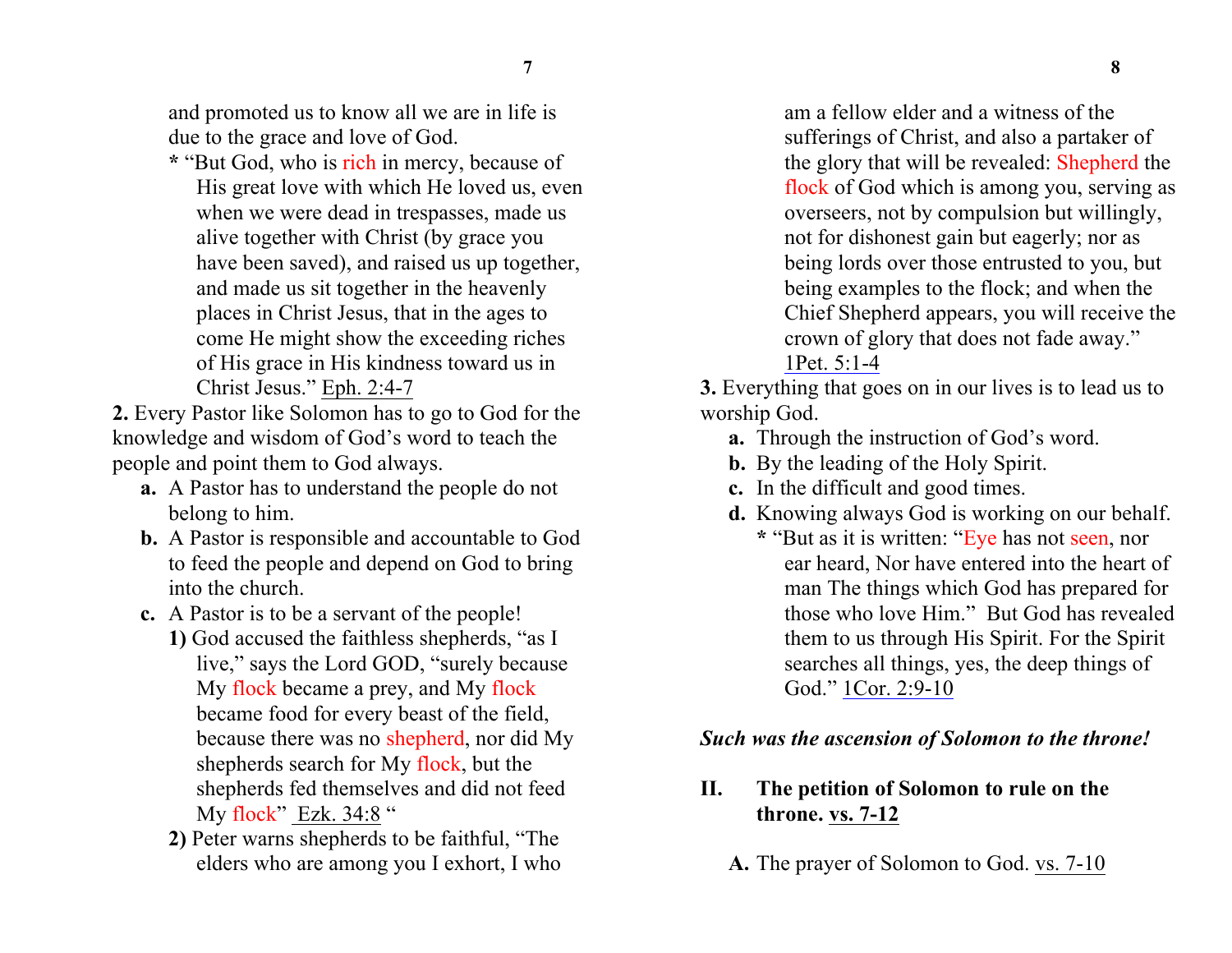- **1.** The appearance of God at Gibeon, "On that night God appeared to Solomon." vs. 7a
	- **a.** The time of God appeared was at night. **1)** On the night of the day they arrived.
		- **2)** The book of Kings says it was in a dream. 1Kings 3:5
		- **3)** Dreams are while one is sleeping, vision are when the person is awake, both were used by God to speak to kings, priests and prophets.
	- **b.** There is no attempt to describe the appearance of God.
		- **1)** Simply that He appeared.
		- **2)** God appeared in many theophanies, such as a cloud, fire, thunder, lightning and a still small voice.
		- **3)** God also appeared many times in Christophanies, an appearance of Christ in human form prior to the Incarnation, as when He appeared with two angels to announce Sara's pregnancy and the birth of Isaac. Gen. 18:1-15
- **2.** The words of God to Solomon at Gibeon were a test, "and said to him, "Ask! What shall I give you?" vs. 7
	- **a.** An incredible proposal, a blank check.
		- **1)** What if God came to you tonight and said, "Ask whatever you will.
		- **2)** What would you ask Him?
- **b.** And though it is commendable Solomon will ask for wisdom, yet he failed to use it to abide with God.
	- **1)** He married many pagan women that led his heart away from God when he was old. 1Kings 11:1-4
	- **2)** He built high places on the Mount of Olives for Molech and others incense to their gods. 1Kings 11:5-10
- **3.** The thankful words of Solomon, to God "And Solomon said to God: "You have shown great mercy to David my father, and have made me king in his place." vs. 8
	- **a.** Solomon acknowledge the great mercy of God to his father David.
		- **1)** The word mercy "checed" means loving kindness and is quantified by the word great "gadowl", large in magnitude and extent.
		- **2)** The word is a covenant word used repeatedly for Israel.
	- **b.** Solomon acknoweldged the very same great mercies of God to have chosen him to replace his father as king.
		- **1)** This is a form of praise and worship of Yahweh for His lovingkindness.
		- **2)** The idea behind it is gratitude and appreciation of Yahweh.
- **4.** The general petition of Solomon, "Now, O LORD God, let Your promise to David my father be established, for You have made me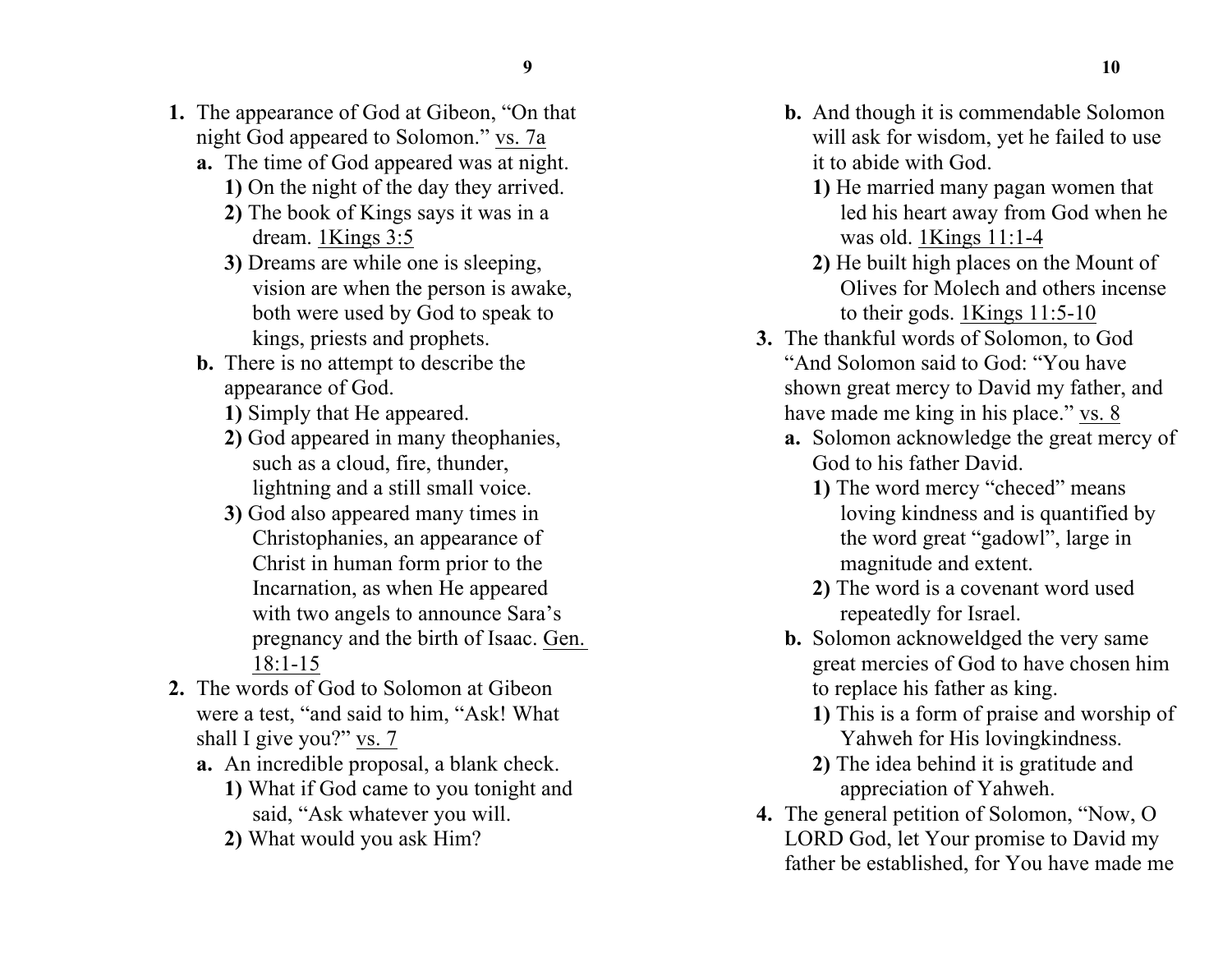king over a people like the dust of the earth in multitude." vs. 9

- **a.** The petition is the very words God promised David to have an heir on the throne and the Messiah would come through the line of David. 1Chron. 17:11-14; 2Sam. 7:12-16
- **b.** The petition was believing the prophecy,confessing the faithfulness of God and to multiply Israel like the dust of the earth.
- **5.** The specific petition of Solomon, "Now give me wisdom and knowledge, that I may go out and come in before this people; for who can judge this great people of Yours?" vs. 10
	- **a.** The essentials for ruling, "give me wisdom and knowledge". vs. 10a
		- **1)** Knowledge "madda", deals with information, facts and truths.
		- **2)** Wisdom "chokmah", is the result of understanding of fact, perceiving their interrelationship to come to the best decision for the best benefit and outcome, prudence and shrewdness.
	- **b.** The reason for his specific petition wisdom and knowledge was for the sake of others. vs. 10b-c
		- **1)** To sit on his throne to judge the cases of the people, "that I may go out and come in before this people." vs. 10b
- **2)** The humble attitude is revealed, "for who can judge this great people of Yours?" vs. 10c
- **c.** Solomon was very wise, "And God gave Solomon wisdom and exceedingly great understanding, and largeness of heart like the sand on the seashore. Thus Solomon's wisdom excelled the wisdom of all the men of the East and all the wisdom of Egypt. For he was wiser than all men--than Ethan the Ezrahite, and Heman, Chalcol, and Darda, the sons of Mahol; and his fame was in all the surrounding nations. He spoke three thousand proverbs, and his songs were one thousand and five. Also he spoke of trees, from the cedar tree of Lebanon even to the hyssop that springs out of the wall; he spoke also of animals, of birds, of creeping things, and of fish. And men of all nations, from all the kings of the earth who had heard of his wisdom, came to hear the wisdom of Solomon." 1Kings 4:29-34
- **B.** The answer of God to the petition of Solomon. vs. 11-12
	- **1.** The commendation of God to Solomon for his general petition. vs. 11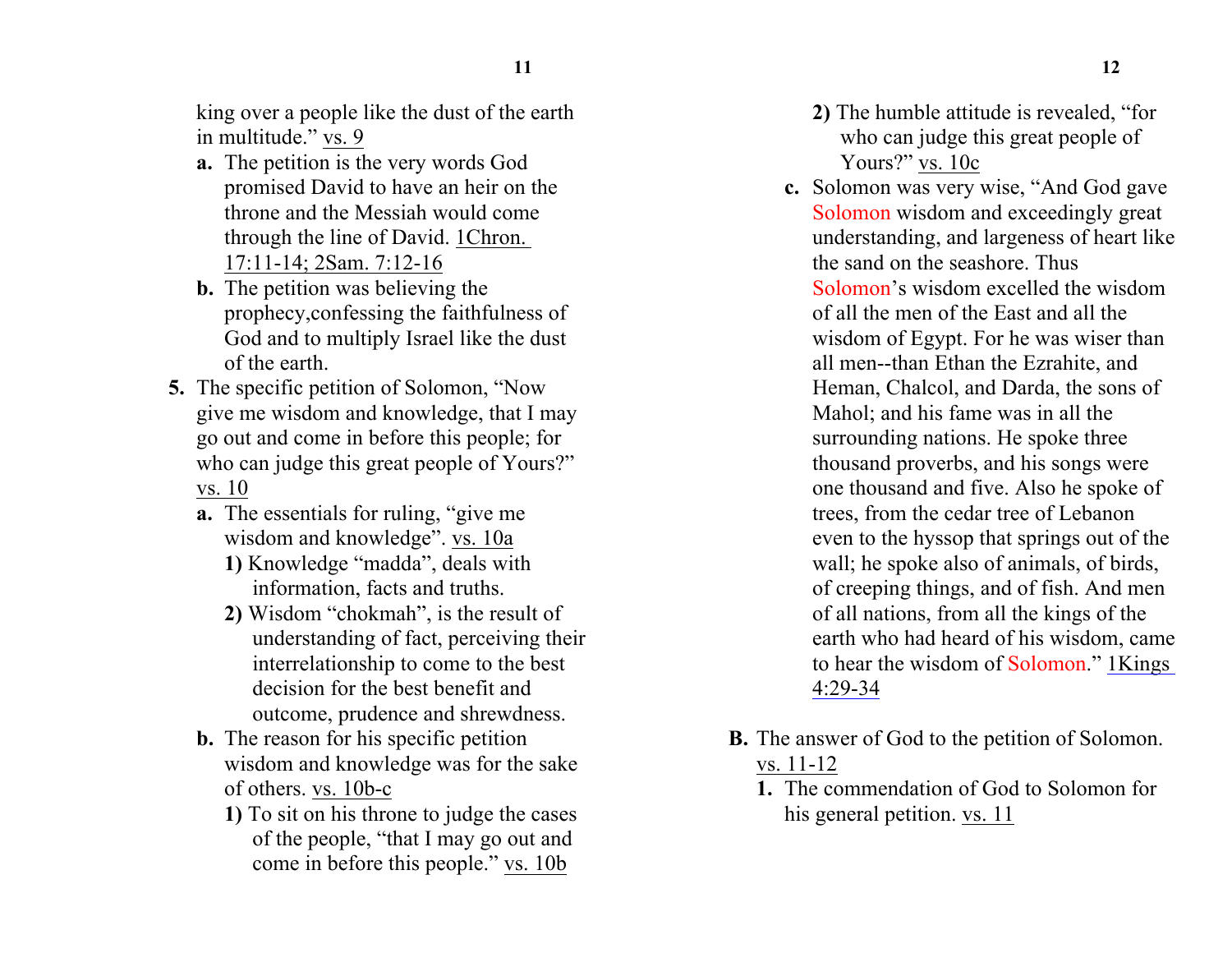- **a.** God saw the genuinness of his petition, "And God said to Solomon: "Because this was in your heart," vs. 11a
- **b.** God stated what he could have asked for, "and you have not asked riches or wealth or honor or the life of your enemies, nor have you asked long life," vs. 11bc
- **c.** God confirmed his selfless petition, "but have asked wisdom and knowledge for yourself, that you may judge My people over whom I have made you king—" vs. 11
- **2.** The approvation of God to Solomon for his specific petition. vs. 12
	- **a.** God would give him his specific petition, "wisdom and knowledge are granted to you." vs. 12a
	- **b.** God would give him what he could of asked for, "And I will give you riches and wealth and honor." vs. 12b
	- **c.** God would endow his blessing, as to no other person, "such as none of the kings have had who were before you, nor shall any after you have the like." vs. 12c-d
		- **1)** Solomon was known for his great wisdom and judging and reigning, but when he was old he turned his heart away from God to other gods.
		- **2)** Such as being unequally yoked. Such as going back to Egypt. It doesn't take great wisdom as a Christian to know

that I'm not to be unequally yoked. It doesn't take great wisdom to know that I'm not to go back into the world.

- **3)** He made tragic decisions, and foolish mistakes. And really, he was the third king of the kingdom and then it went downhill after him. His son Rehoboam came to the throne in chapter 10, and then from there on, it's king after king. And the kingdom was divided, civil war.
- **4)** It wasn't God that was taking the kingdom from him, he threw it away, just like many Christians that I've known, God having done so much in their lives.
- **5)** It's not the big sins, but it's the little foxes that spoil the vine. The little things, bringing total destruction.

#### **Illustration**

E.M. Bounds said the about prayer and the church, "When the church is in the condition of prayer God's cause always flourishes and His kingdom on earth always triumphs. when the church fails to pray, God's cause decays and evil of every kind prevails. A prayerless pastor, church and Christian are denying God's ability to direct and provide and man's privilege to ask and receive."

# **Application**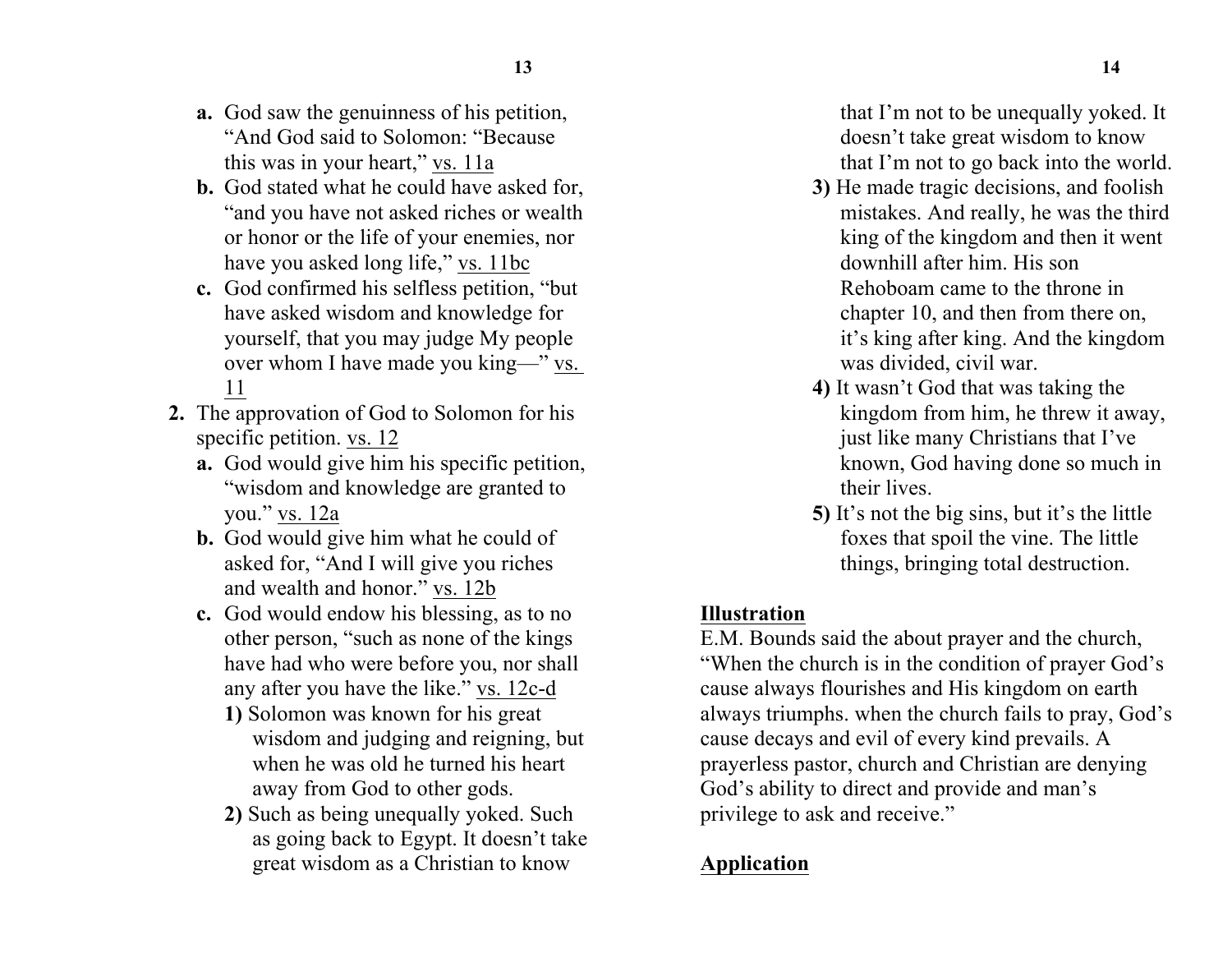- **15 16**
- **1.** We are to pray according to the will of God.
	- **a.** There are men that teach that if you pray "Your will be done", it is a lack of faith", this is unbiblical, Jesus did!
	- **b.** God's will is found in God's word, there are general and specific promises given to us.
		- **\*** "Now this is the confidence that we have in Him, that if we ask anything according to His will, He hears us. And if we know that He hears us, whatever we ask, we know that we have the petitions that we have asked of Him." 1Jn. 5:14-15
- **2**. We are to understand prayer is to tap into the things of God, not simply to get things from God.
	- **a.** Prayer begins with God and ends with God.
	- **b.** Prayer is prompted by God and answered by God, as Moses prayed. Ex. 32:32
		- **\*** "So he (Paul), trembling and astonished, said, "Lord, what do You want me to do?" Then the Lord said to him, "Arise and go into the city, and you will be told what you must do. Then the Lord said to him, "Arise and go into the city, and you will be told what you must do." Acts 8:6
- **3.** We are to know that prayer is a matter of heart posture, not physical posture necessarily.
	- **a.** Jesus told of a Pharisee and a tax collector who went to pray, one prayed with himself the other prayed to God. Lk. 18:11-14
		- **1)** The Pharisee saw himself as self-righteous, prideful.
- **2)** The publican saw himself as unworthy and humble.
- **b.** The position of the body can be on our feet, knees, backs, face to the ground, hands lifted up to heaven but if the heart is not humble, only desiring to be seen of men, God does not hear, it is hypocrisy. 1Kings 8:22, 54 **1)** There is a place for some of these in public.
	- **2)** Others for private demonstration to God.
- **3.** We are not lacking instruction of prayer.
	- **a.** Paul said, "Be anxious for nothing but in all things by prayer and supplication, with thanksgiving, let your request known to God; and the peace of God, which surpasses all understanding, will guard your hearts and minds through Christ Jesus." Phil. 4:6-7
	- **b**. Jesus said, "Men ought always to pray and not lose heart". Lk. 18:1
		- **1)** Prayer is an obligation to God of total depenency.
		- **2)** We are to live in an attitude of prayer.
	- **c**. Paul confirms the words of Jesus, "That we are to pray without ceasing". 1Thess. 5:17
	- **d**. Prayer is part of the armor for spiritual warfare, "Praying always with all prayer and supplication in the Spirit, being watchful to this end with all perseverance and supplication for all the saints." Eph. 6:18 **1)** Payer will open our eyes**.**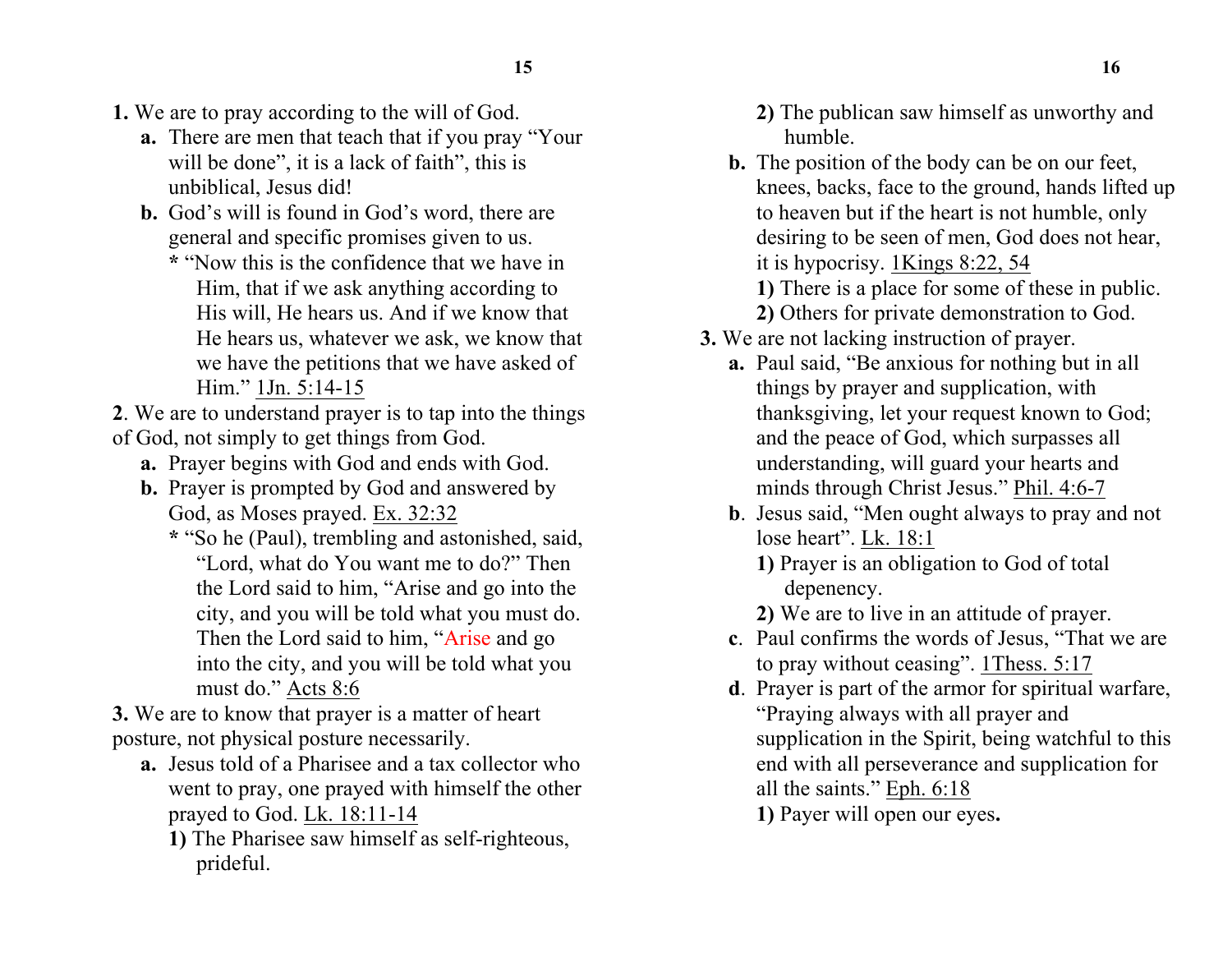- **2)** Don't trust what you see, but what God reveals to you through and in agreement with God's word.
- **3)** The servant of Elisha saw the Syrian army around the city and feared, but Elisha prayed, "Lord open his eyes". 2Kings 6
- e. James says, "If any of you lacks wisdom, let him ask of God, who gives to all liberally and without reproach, and it will be given to him." Ja. 1:5

#### *Such was the petition of Solomon to rule the throne!*

- **III. The preparation of Solomon to reign on the throne. vs. 13-17**
	- **A.** The journey of Solomon back to Jerusalem. vs. 13-14
		- **1.** The king was a different man, "So Solomon came to Jerusalem from the high place that was at Gibeon." vs. 13a
			- **a.** Solomon had been endowed by God with knowledge and wisdom at Gibeon, now anointed of God to rule God's people.
				- **1)** The Queen of Sheba came to see and hear the wisdom of Solomon, "Then she said to the king: "It was a true report which I heard in my own land about your words and your wisdom. "However I did not believe the words until I came and saw with my own

eyes; and indeed the half was not told me. Your wisdom and prosperity exceed the fame of which I heard." 1Kings 10:6-7

- **2)** The people of Israel heard the wise decision he made between the twowoman declaring the living baby was theirs and he commanded the child be cut in two knowing the real mother would not allow it. 1Kings 3:16-27
- **b.** Solomon having heard the voice of God made the five miles journey to Jerusalem.
	- **1)** Jerusalem was the city of God.
	- **2)** Jerusalem was the city of David.
	- **3)** Jerusalem was the capital of Israel.
	- **4)** Jerusalem was where the temple would be built.
- **2.** The king returned to sit on the throne and riegn as King, "from before the tabernacle of meeting, and reigned over Israel." vs. 13
	- **a.** The tabernacle was at Gibeon, but it would be replace by the temple Solomon would built.
		- **1)** The temple would not be a portable building.
		- **2)** The temple would be in one location.
	- **b.** The book of Kings gives us an important detail about the return of Solomon to Jerusalem from Gibeon. 1Kings 3:15
		- **1)** "Then Solomon awoke; and indeed it had been a dream. And he came to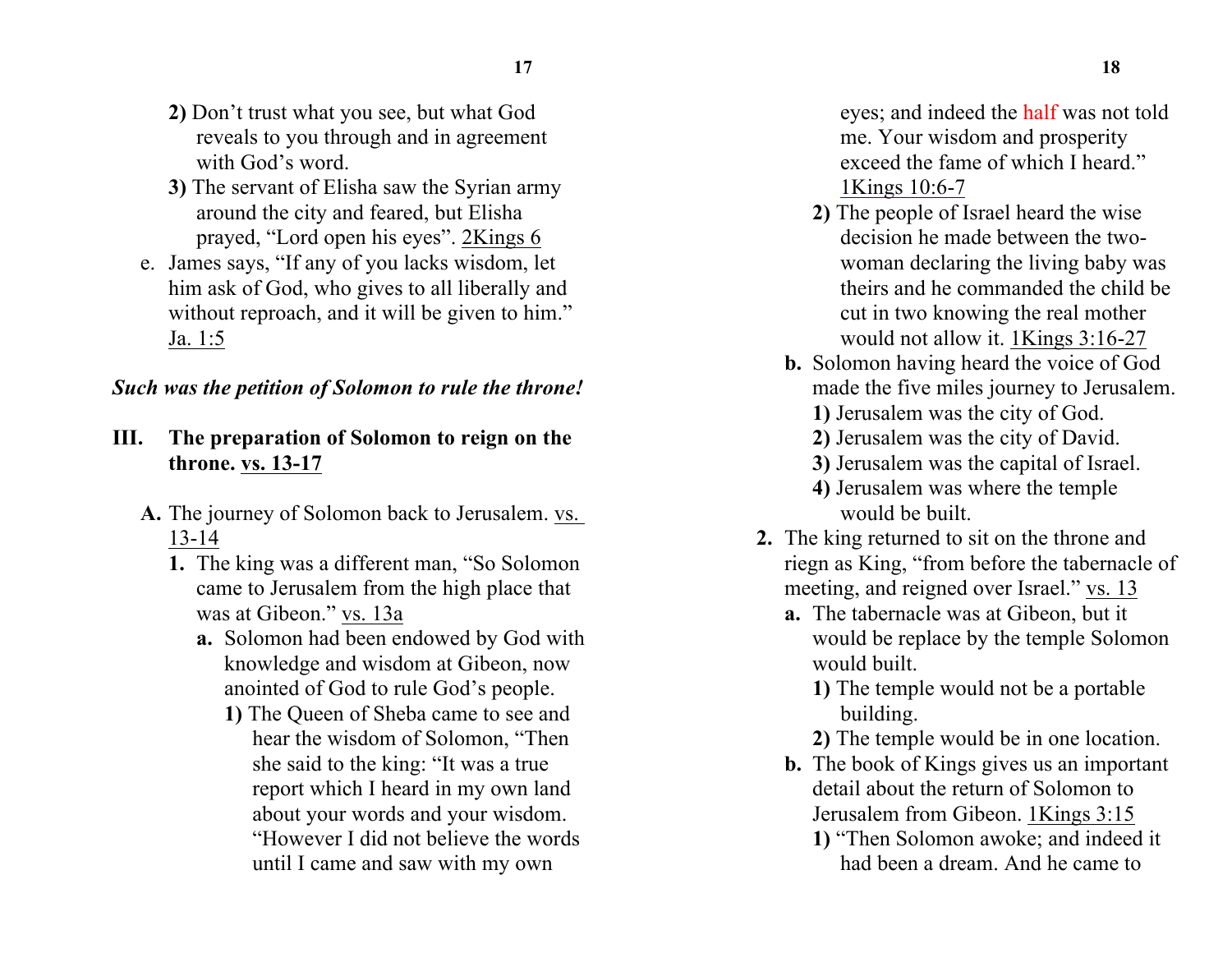Jerusalem and stood before the ark of the covenant of the LORD, offered up burnt offerings, offered peace offerings, and made a feast for all his servants." 1Kings 3:15

- **2)** So apparently the ark of the covenant remained at Jerusalem, as we noted.
- **3)** This was a second festivity for "all his servant", as oppose to the public one for all the leaders at Gibeon. vs. 2
- **3.** The king built up his military power, "And Solomon gathered chariots and horsemen; he had one thousand four hundred chariots and twelve thousand horsemen, whom he stationed in the chariot cities and with the king in Jerusalem." vs. 14
	- **a.** Chariots were comperable to a tank in our day.
	- **b.** Horsemen prepared the way for the infantry.
	- **c.** The chariot cities were important cities like Hazor in the north, Gezer in the southwest and the city of Migeddo having about 450 horse stables, these cities protected the highway from the invasion of enemies.
	- **d.** This verse is idnetical as in kings in cluding the number of chariots and horsemen. 1Kings 10:26-29; 2Chron. 8:6
- **B.** The resources of Solomon regarding his economic wealth. vs. 15-17
	- **1.** The precious metals are described, "Also the king made silver and gold as common in Jerusalem as stones, and he made cedars as abundant as the sycamores which are in the lowland." vs. 15
		- **a.** The amount of gold is rediculous, "The weight of gold that came to Solomon yearly was six hundred and sixty-six talents of gold, besides that from the traveling merchants, from the income of traders, from all the kings of Arabia, and from the governors of the country. And King Solomon made two hundred large shields of hammered gold; six hundred shekels of gold went into each shield. He also made three hundred shields of hammered gold; three minas of gold went into each shield. The king put them in the House of the Forest of Lebanon. Moreover the king made a great throne of ivory, and overlaid it with pure gold. The throne had six steps, and the top of the throne was round at the back; there were armrests on either side of the place of the seat, and two lions stood beside the armrests. Twelve lions stood there, one on each side of the six steps; nothing like this had been made for any other kingdom. All King Solomon's drinking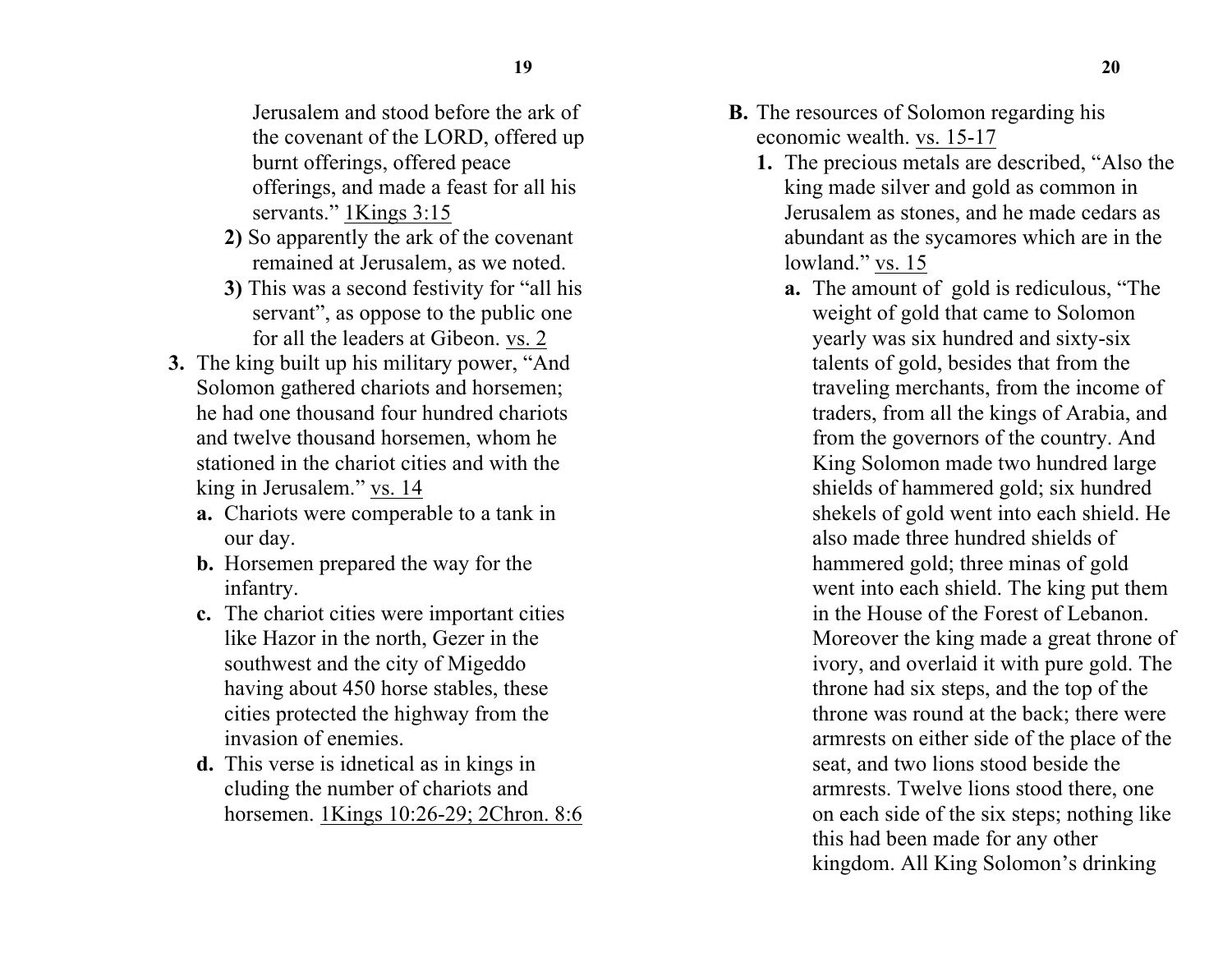vessels were gold, and all the vessels of the House of the Forest of Lebanon were pure gold. Not one was silver, for this was accounted as nothing in the days of Solomon. For the king had merchant ships at sea with the fleet of Hiram. Once every three years the merchant ships came bringing gold, silver, ivory, apes, and monkeys. So King Solomon surpassed all the kings of the earth in riches and wisdom." 1Kings 10:14-23

- **b.** The parallel passages.
	- **1)** "All King Solomon's drinking vessels were gold, and all the vessels of the House of the Forest of Lebanon were pure gold. Not one was silver, for this was accounted as nothing in the days of Solomon." 2Chron. 9:20
	- **2)** "For the king's ships went to Tarshish with the servants of Hiram. Once every three years the merchant ships came, bringing gold, silver, ivory, apes, and monkeys." 2Chron. 9:21
- **2.** The import of horses, "And Solomon had horses imported from Egypt and Keveh; the king's merchants bought them in Keveh at the current price." vs. 16
	- **a.** Keveh was Celicia, south Turkey.
	- **b.** God through Moses declared to the future kings of Israel not to multiply

horse to himself nor send people to Egypt to multiply horses. Deut. 17:16

- **b.** God also told the kings to not mulitiply wives, silver and gold "for himself". Deut. 17:17
- **3.** The import and export business of chariots and horses, "They also acquired and imported from Egypt a chariot for six hundred shekels of silver, and a horse for one hundred and fifty; thus, through their agents, they exported them to all the kings of the Hittites and the kings of Syria." vs. 17
	- **a.** So, in other words, he began as a humble king and ended up as a horse dealer to the Hittites and Syrians.
	- **b.** These versus 16-17 are confirm in the parallel passage of kings. 1Kings 10:27- 29

# **Illustration**

A king must never seek war but must be ready for war or his nation will be vulnerable!

# **Application**

**1.** Oh how we need to rely on the wisdom of God in these last days.

- **a.** For our daily decisions in life for ourselves, wives, husbands and children.
- **b**. For being prudent and discrete in whe we are involved with and people that are not godly.